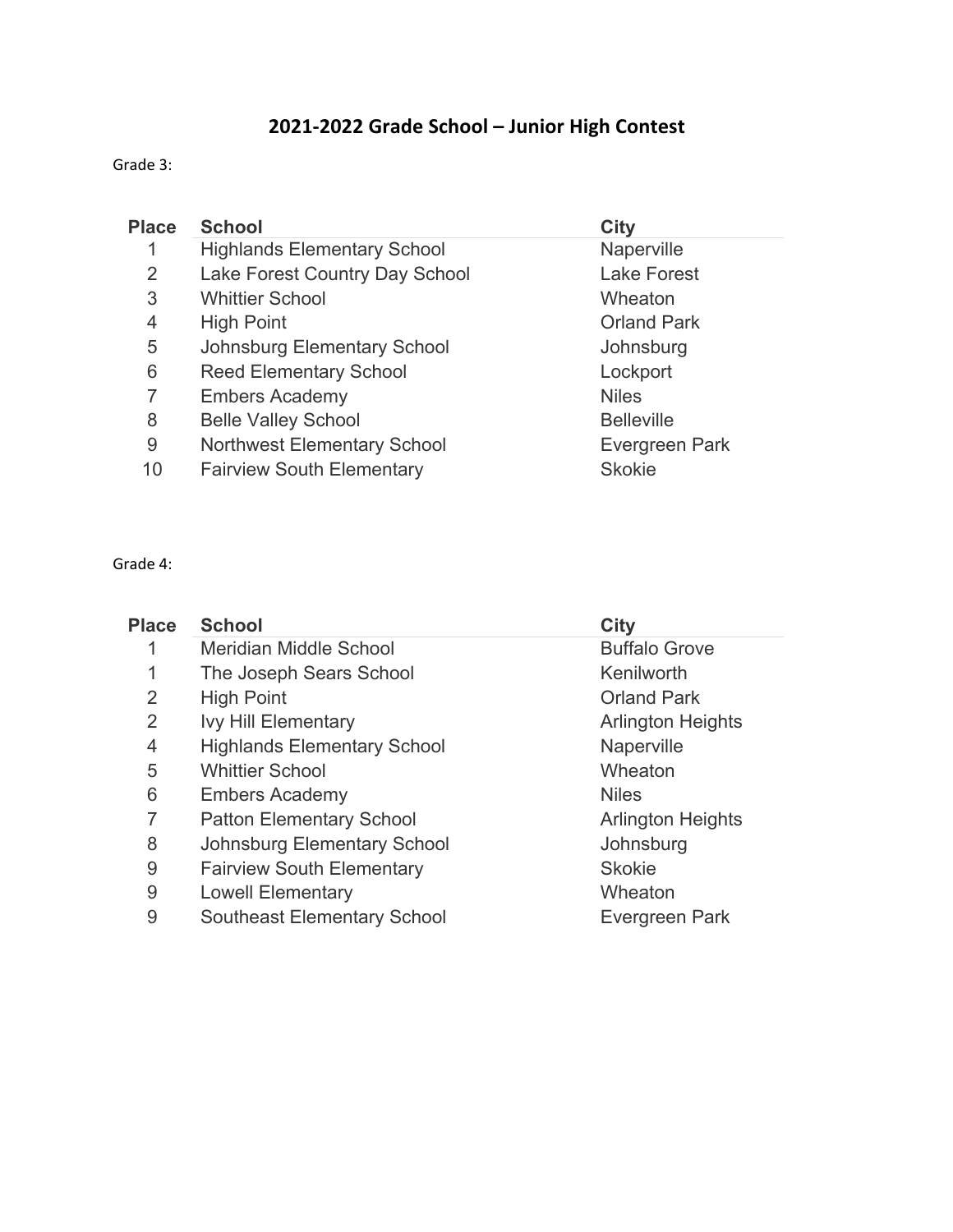## Grade 5:

| <b>Place</b>   | <b>School</b>                      | City                     |
|----------------|------------------------------------|--------------------------|
|                | <b>Southbury Elementary</b>        | Oswego                   |
| 2              | <b>Highlands Elementary School</b> | Naperville               |
| 3              | Meridian Middle School             | <b>Buffalo Grove</b>     |
| $\overline{4}$ | Maercker Intermediate School       | Westmont                 |
| 5              | <b>Glendale School</b>             | East Peoria              |
| 6              | <b>Ivy Hill Elementary</b>         | <b>Arlington Heights</b> |
| 7              | <b>High Point</b>                  | <b>Orland Park</b>       |
| 7              | Lake Forest Country Day School     | <b>Lake Forest</b>       |
| 9              | <b>Whittier School</b>             | Wheaton                  |
| 10             | <b>Southwest Elementary School</b> | Evergreen Park           |

Grade 6:

| <b>Place</b> | <b>School</b>                                | <b>City</b>         |
|--------------|----------------------------------------------|---------------------|
|              | The University of Chicago Laboratory Schools | Chicago             |
| 2            | Maercker Intermediate School                 | Westmont            |
| 3            | Hawthorn Middle School South                 | <b>Vernon Hills</b> |
| 3            | <b>Hickory Creek Middle School</b>           | Frankfort           |
| 5            | Lake Forest Country Day School               | <b>Lake Forest</b>  |
| 6            | <b>Fairview South Elementary</b>             | <b>Skokie</b>       |
| 7            | Jackson Middle School                        | <b>Villa Park</b>   |
| 8            | <b>Bell Elementary School</b>                | Chicago             |
| 9            | Willowbrook Middle School                    | South Beloit        |
| 10           | <b>Burnham School</b>                        | Cicero              |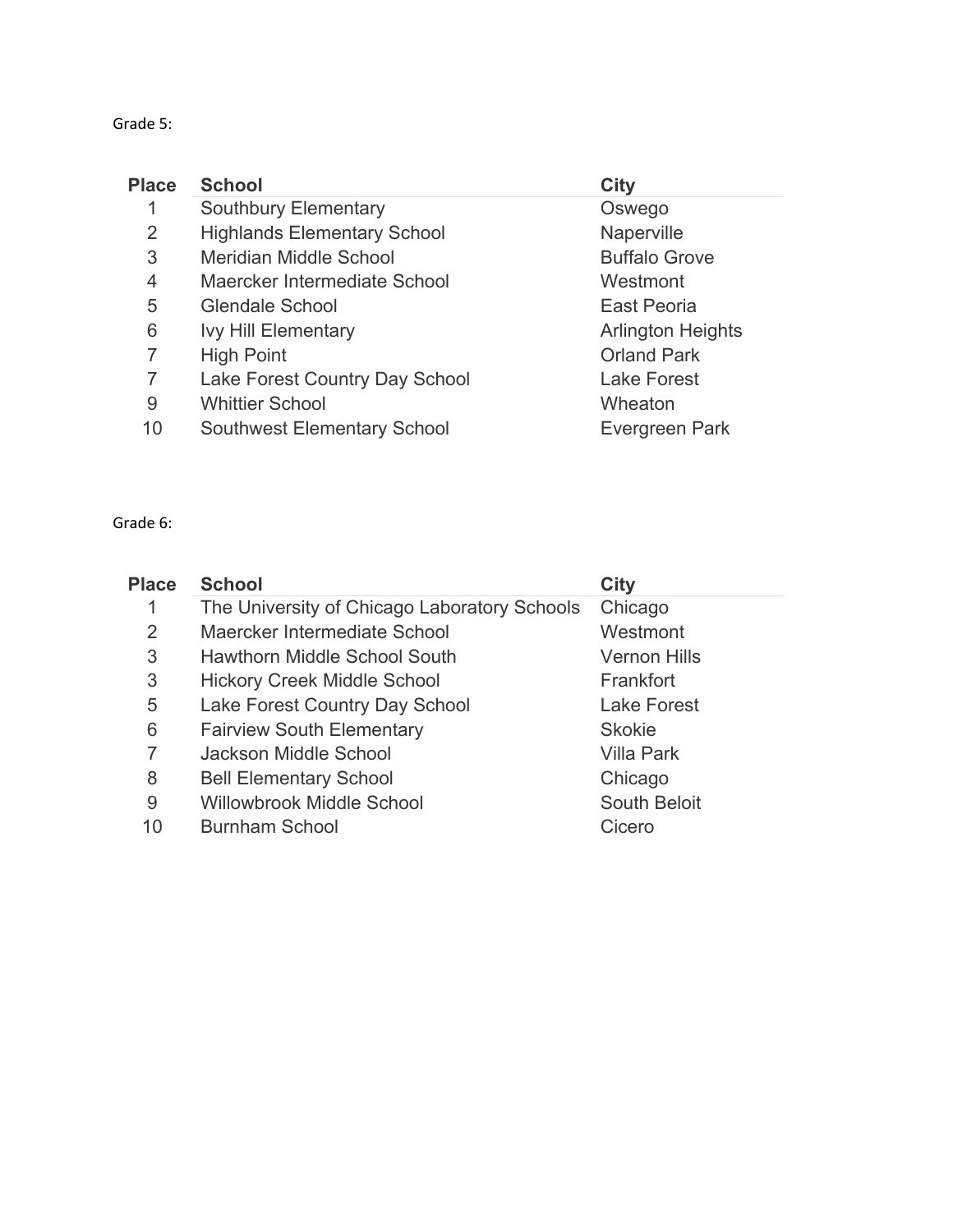# Grade 7:

| <b>Place</b> | <b>School</b>                                | City                |
|--------------|----------------------------------------------|---------------------|
|              | <b>Station Middle School</b>                 | <b>Barrington</b>   |
| 2            | Lane Tech Academic Center                    | Chicago             |
| 2            | Springman Middle School                      | Glenview            |
| 4            | The University of Chicago Laboratory Schools | Chicago             |
| 5            | <b>Fairview South Elementary</b>             | <b>Skokie</b>       |
| 6            | Lake Forest Country Day School               | <b>Lake Forest</b>  |
| 7            | <b>Willowbrook Middle School</b>             | <b>South Beloit</b> |
| 8            | <b>Hickory Creek Middle School</b>           | Frankfort           |
| 9            | <b>Bell Elementary School</b>                | Chicago             |
| 10           | <b>Bryan Middle School</b>                   | Elmhurst            |

## Grade 8:

| <b>Place</b>   | <b>School</b>                                | <b>City</b>         |
|----------------|----------------------------------------------|---------------------|
|                | Lane Tech Academic Center                    | Chicago             |
| $\overline{2}$ | <b>Station Middle School</b>                 | <b>Barrington</b>   |
| 3              | <b>Hawthorn Middle School South</b>          | <b>Vernon Hills</b> |
| $\overline{4}$ | Montessori Private Academy                   | Rockford            |
| 5              | The University of Chicago Laboratory Schools | Chicago             |
| 6              | <b>Bryan Middle School</b>                   | <b>Elmhurst</b>     |
| 7              | <b>Hickory Creek Middle School</b>           | Frankfort           |
| 8              | Lake Forest Country Day School               | <b>Lake Forest</b>  |
| 9              | Cass Jr. High                                | Darien              |
| 10             | Greenville Junior High                       | Greenville          |
| 10             | <b>Willowbrook Middle School</b>             | South Beloit        |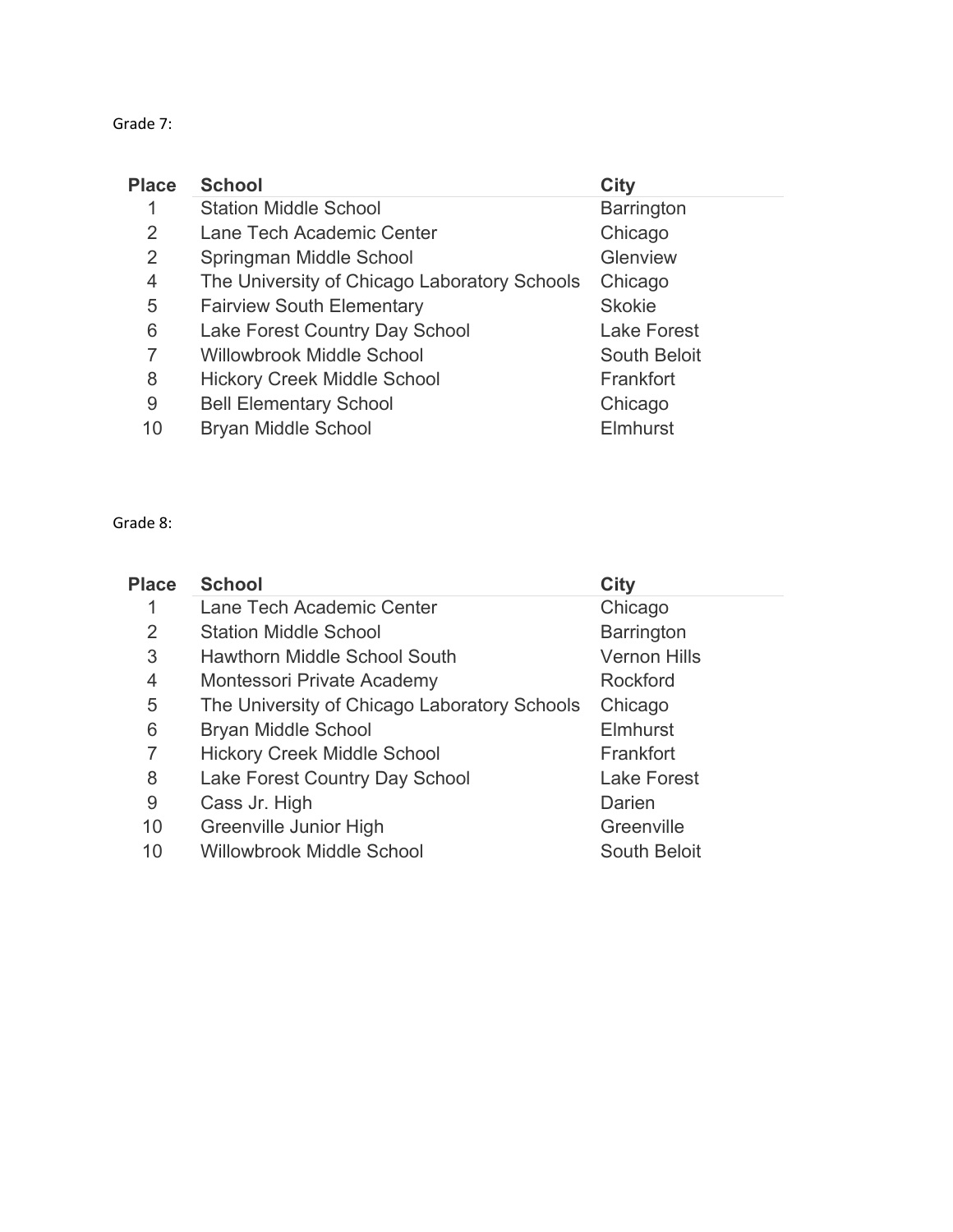Grade School Algebra Contest:

| <b>Place</b> | <b>School</b>                    | City                |
|--------------|----------------------------------|---------------------|
| 1            | <b>Bell Elementary School</b>    | Chicago             |
| 2            | <b>Wredling Middle School</b>    | St. Charles         |
| 3            | Greenville Junior High           | Greenville          |
| 4            | <b>Wolf Branch Middle School</b> | Swansea             |
| 5            | <b>Willowbrook Middle School</b> | South Beloit        |
| 6            | <b>Jackson Middle School</b>     | <b>Villa Park</b>   |
| 7            | Herrin Junior High               | <b>Herrin</b>       |
| 8            | Cornerstone                      | <b>West Chicago</b> |
| 9            | Algonquin Middle School          | Algonguin           |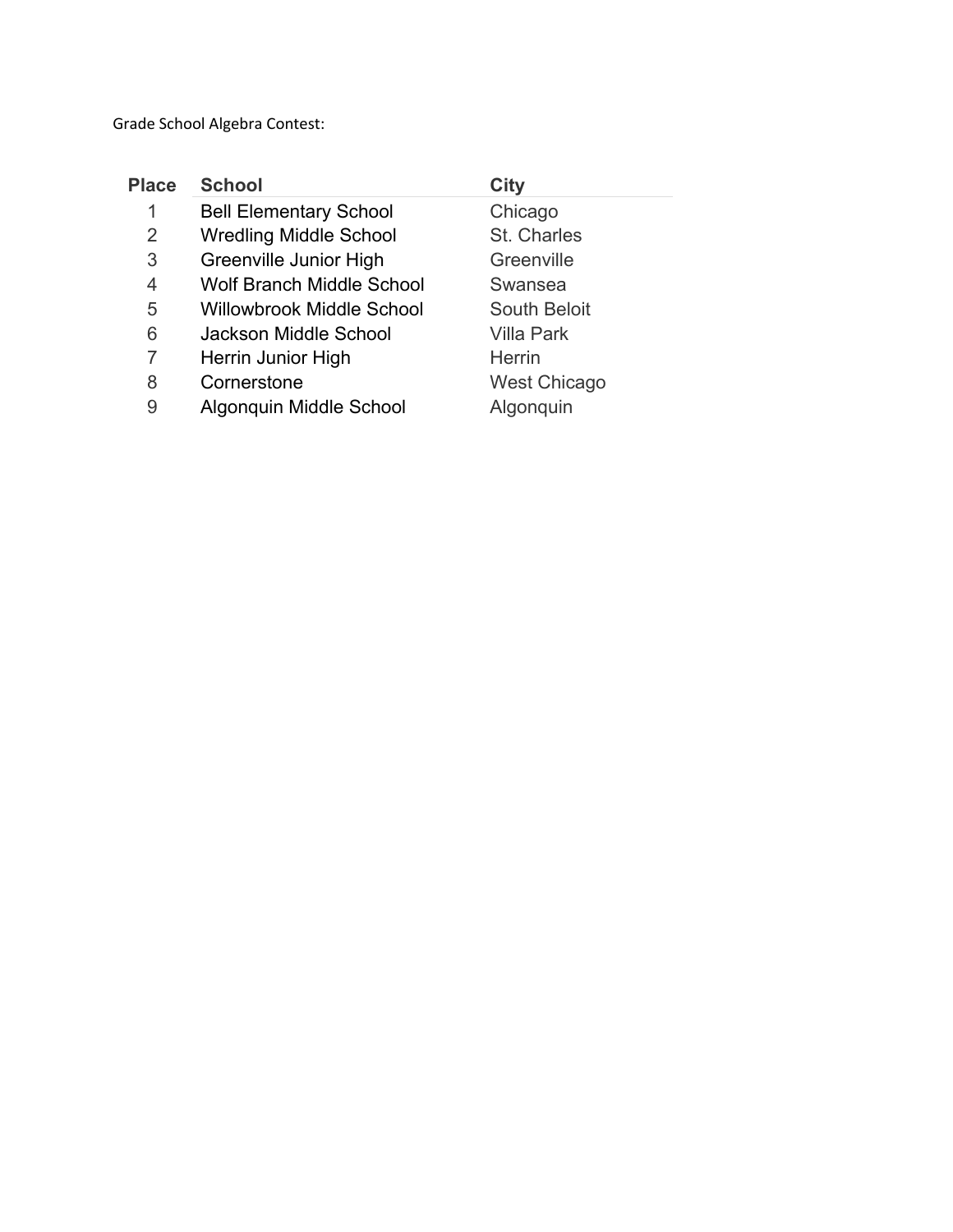# **2022 High School Contest**

### Div 1A:

| <b>Place</b> | <b>School</b>               | <b>City</b>         |
|--------------|-----------------------------|---------------------|
|              | Cornerstone                 | <b>West Chicago</b> |
| 2            | College Prep Sch of America | Lombard             |
| 3            | Johnston City               | Johnston City       |
| 4            | <b>British School South</b> | Chicago             |
| 5            | Rochelle Zell               | Deerfield           |
| 6            | Northridge Prep             | <b>Niles</b>        |
| 7            | <b>Red Bud</b>              | <b>Red Bud</b>      |
| 8            | Oblong                      | Oblong              |
| 9            | <b>Woodlands Academy</b>    | <b>Lake Forest</b>  |
| 10           | <b>Rockford Christian</b>   | Rockford            |

### Div 2A:

| <b>Place</b> | <b>School</b>           | <b>City</b>              |
|--------------|-------------------------|--------------------------|
|              | Fenwick                 | Oak Park                 |
| 2            | Lake Forest Academy     | <b>Lake Forest</b>       |
| 3            | Morton                  | Morton                   |
| 4            | Mahomet-Seymour         | Mahomet                  |
| 5            | Latin School of Chicago | Chicago                  |
| 6            | Montini Catholic        | Lombard                  |
| 7            | St. Francis             | Wheaton                  |
| 8            | <b>Wheaton Academy</b>  | Wheaton                  |
| 9            | <b>Saint Viator</b>     | <b>Arlington Heights</b> |
| 10           | <b>Marmion Academy</b>  | Aurora                   |